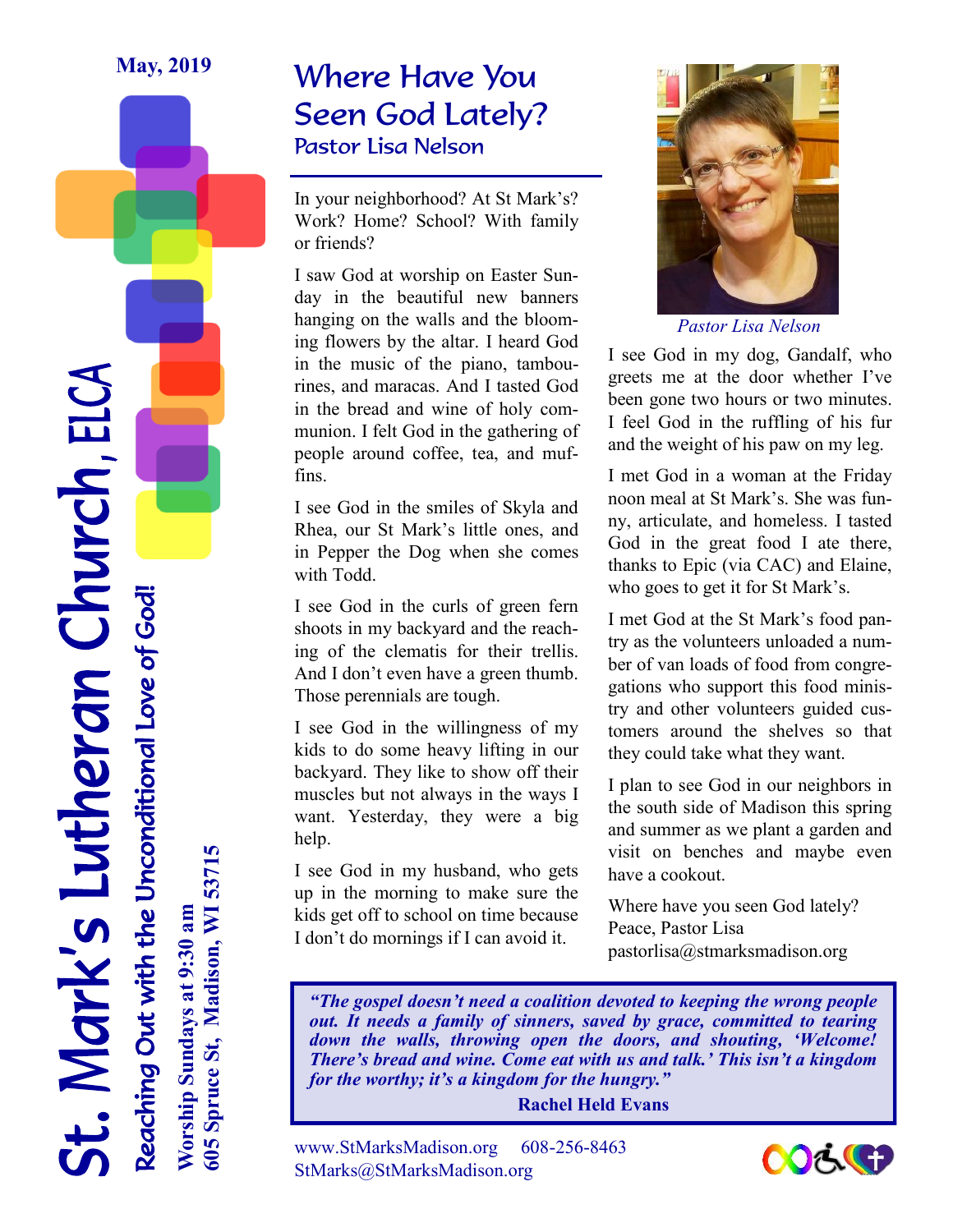## South Park St. Development Update

### Good News!

#### **Housing Project**

Developer (Heartland) drops housing project for the homeless at 1202 South Park. The high volume of police calls at Heartland developed Rethke Terrace and Tree Lane has exposed challenges in housing so many of the city's most vulnerable at the same sites and inadequacies in the funding model to pay for critical support services for tenants

#### **Grocery Store**

The Pic 'n Save grocery store is still closing, however the new development request for proposal (RFP) issued by the City of Madison for the city-owned South Park Street site focused on attracting a grocery store. This new and much less ambitious RFP asks for only 3 things:

- Construct a grocery store.
- Extend Cedar Street.
- Meet the recommendations of related neighborhood and city plans.

The RFP also notes that housing, including affordable housing, office or retail space would be a welcome addition to the site, but are not a requirement.

### You Can Help at St. Mark's! There Are Many Ways You Can Help!

We rely on volunteers for most of our maintenance and lawn care. The sanctuary and hallways need frequent vacuuming and dusting. Restrooms need to be cleaned regularly, and paper products re-stocked. Stairwells and lower level hallways need to be cleaned and mopped. Please look for ways that you can pitch in to keep our building looking great!

#### **See Something That Needs to Be Done?**

If you see something that needs to be repaired, cleaned, replaced, etc., please share your concern with President, Lisa Manion. Have an idea how to take care of the issue? Be sure to let us know how we can help! To leave a message at the church email StMarks@StMarksMadison.org. or call the office at 608-256-8463.

#### **South Madison Unite**



This organization is a coalition of South Madison residents and their allies who seek to ensure equitable, convenient, and uninterrupted access to a full-service supermarket on South Park Street.

To receive updates and news regarding this issue:

- join South Madison Unite at https://www.southmadisonunite.org/join-us.html
- "Like" us on Facebook at https://www.facebook.com/southmadisonunite/

## ICE Detains Youth Pastor



ICE has detained Betty Rendon, student pastor at Emaus Lutheran in Racine, along with members of her family. Please join in sending cards and notes of support to Betty Rendon at the Kenosha detention center. Your mes-

sages will be of comfort to Betty and her family as well as letting ICE know we are watching and part of community support. Cards and notes of encouragement can be sent to:

Betty Rendon; Kenosha County Detention Center; 4777 88th Ave Kenosha WI 53144 For more information go to <https://bit.ly/2LR9lLU>

### Facility Updates

Recycling of unusable St Marks electronic devices was completed recently. Computer monitors, computers, fax machine, telephones, a small printer and an old com-

mercial office copy machine.

Plans for an expanded playground, a vegetable garden and general courtyard space improvements are underway. Some great ideas have surfaced for making this space inviting to the neighborhood as place to



gather for casual, social interaction and another way for us to engage with neighbors. Got an idea? Want to help ? See Pastor Lisa or Alisa Toninato.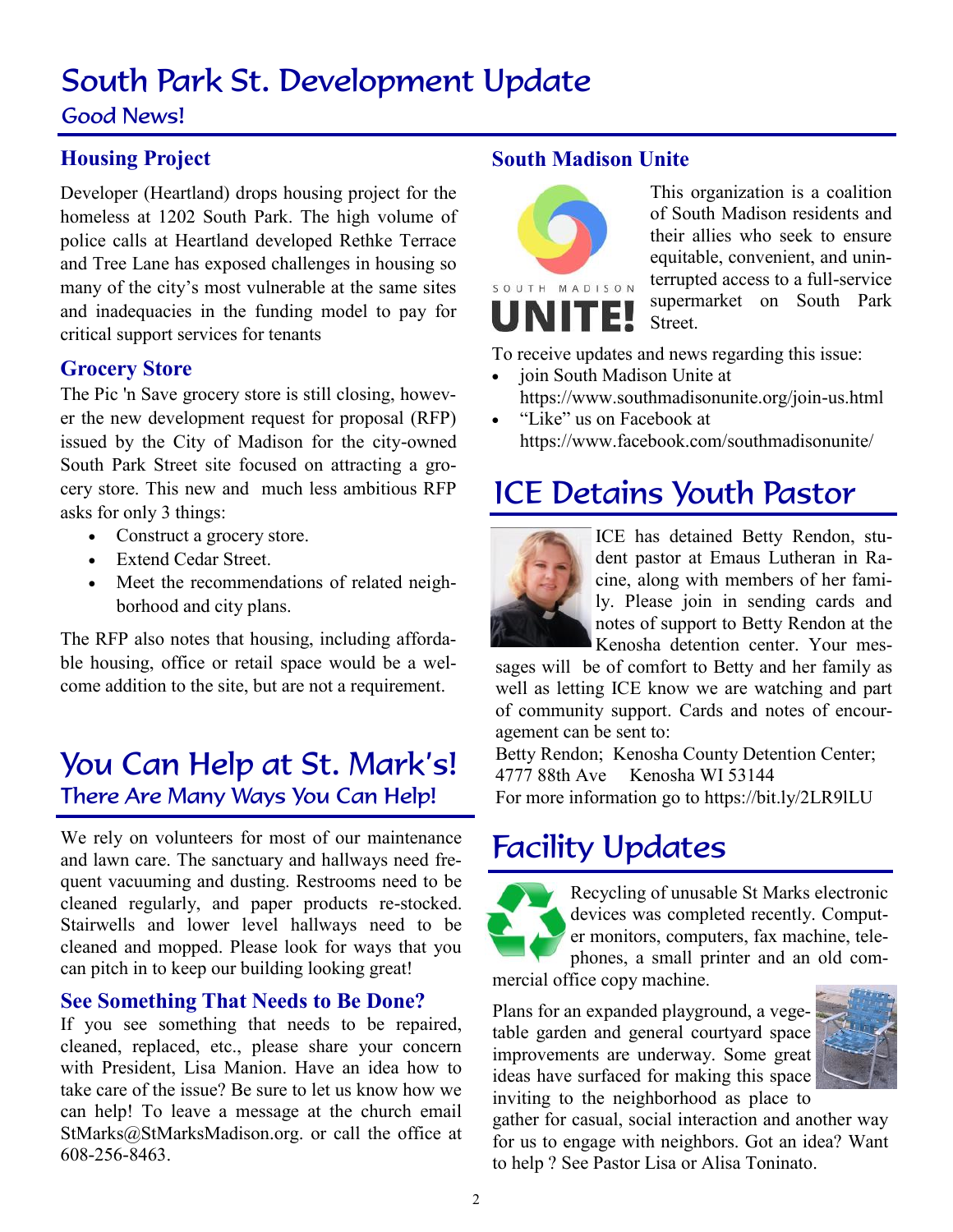# Faithful Innovation

#### **What is Faithful Innovation?**

#### *St. Mark's is a participant in Faithful Innovation*

This is a process, not a program, in which a group of congregations form an intentional "leaning community." Participating congregations will be discerning their unique answer to this question: *"As we listen to God, one another, and our neighbors, what future do we imagine God is bringing forth in our midst?"* The answer needs to come from Christ and our willingness to ask hard questions and listen for answers, as well as our ability to take risks, secure in our standing in Christ.

#### **Session II**

At the second session in Milwaukee on May 5, we worked on creating "experiments" meant to help us learn new behaviors to build and improve our relationships with our neighbors. Rather than having a goal, each experiment is designed with a feedback loop that will help us to discern what the next experiment will be. It is an ongoing process. One of our experiments is to create a gathering space in the court yard and playground area to provide a casual, informal way to engage with our neighbors. You are encouraged to participate!

# Dwelling in the Word

As we journey through this process of Faithful Innovation, we are invited to "dwell in the Word." We are encouraged to read Acts 16:6-15 every day and consider what God might be saying to us, to notice new things in the scripture that perhaps we haven't noticed before. We are encouraged to consider what these things might mean for us as individuals, as the community of St. Mark's and for our neighborhood.

### **Acts 16:6-15**

They went through the region of Phrygia and Galatia, having been forbidden by the Holy Spirit to speak the word in Asia. When they had come opposite Mysia, they attempted to go into Bithynia, but the Spirit of Jesus did not allow them; so, passing by Mysia, they went down to Troas. During the night Paul had a vision: there stood a man of Macedonia pleading with him and saying, 'Come over to Macedonia and help us.' When he had seen the vision, we immediately tried to cross over to Macedonia, being convinced that God had called us to proclaim the good news to them.

We set sail from Troas and took a straight course to Samothrace, the following day to Neapolis, and

from there to Philippi, which is a leading city of the district of Macedonia and a Roman colony. We remained in this city for some days. On the sabbath day we went outside the gate by the river, where we supposed there was a place of prayer; and we sat down and spoke to the women who had gathered there. A certain woman named Lydia, a worshipper of God, was listening to us; she was from the city of Thyatira and a dealer in purple cloth. The Lord opened her heart to listen eagerly to what was said by Paul. When she and her household were baptized, she urged us, saying, 'If you have judged me to be faithful to the Lord, come and stay at my home.' And she prevailed upon us.

#### **Asking God Questions**

The questions we ask shape how we thing about God, our congregation, each other, and our neighborhood. We want to learn to regularly ask "God Questions" of each other along this journey. We will listen for God's answers, dwell in scripture together, share stories about what God is doing at St. Mark's, and notice where God might be at work in our lives and in our neighborhood.

Examples of "God Questions"

- What might God be up to?
- What might God be saying to us?
- How do we sense God's presence in our daily lives (in our workplaces and in our neighborhoods)?
- What does God care about in our local communities?
- How might God be leading our congregation to join in something God is already doing?

#### **Next Team Meeting Tuesday July 23 at 6:00 pm**

Join us for this next meeting! We will be meeting with our team coach for a meal. Speak to Pastor Lisa or President Lisa Manion for details.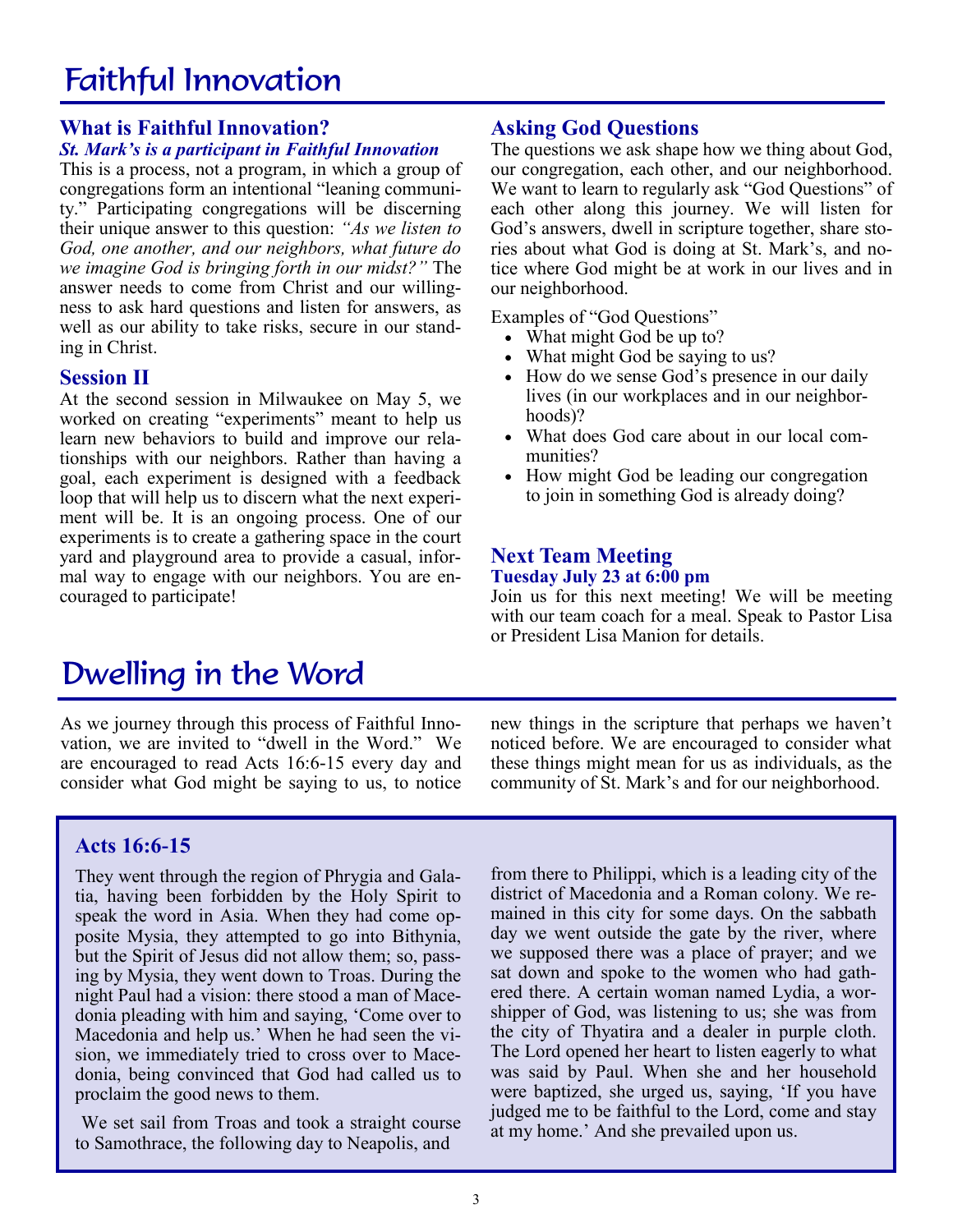### The History of St Mark's 1930-Present

In 1929, Pastor Morris A. Sorenson of the Norwegian Evangelical Lutheran Church, who served at McFarland Lutheran Church, went house to house in the south side of Madison, asking about interest in forming a Lutheran congregation. The interest was there, and people met at the Adventist Church on Colby and Van Deusen.

In October of 1929, at the same time the stock market was crashing and the Great Depression beginning, the congregation of St Mark's formed. Pastor Sorenson wrote to all the pastors of the Madison Circuit and asked for support. They all said yes. The congregation made a \$1,000 bid for two lots at Spruce and Hickory.

St Mark's was officially incorporated in May 1930, and in December of 1930, St Mark's officially called Pastor Sorenson, who also continued to serve McFarland Lutheran. They began building in July of 1932. Once built, Pastor H. B. Hanson was called to serve full time at St Mark's and did so until 1936.

Pastor Thomas Sande served from 1936 to 1941 when he was called to serve in the army. Pastor Morris Sorenson served both McFarland and St. Mark's during the war. In March of 1946, pastor Waldo Wold was called to St Mark's, and he stayed until 1955 when he left to serve Wiota Lutheran in southwest Wisconsin. Later in 1955, Pastor J.A.O. Lien became pastor of St. Mark's, and then in 1959, Pastor Donald Rice took his place.

The building was expanded in the summer of 1965 and worship services were again held in the Seventh Day Adventist Church. Pastor William Simpson accepted the call to St Mark's in 1967, and his wife, Joanne, organized a day care in the basement of the church. Ann Straub was hired as a parish worker to serve the neighborhood, and when she resigned in 1969, Pastor Holle Plaehn was called as associate pastor and was instrumental in the Madison jail ministry.

In 1971, fifth graders were allowed to receive holy communion. In 1972, Pastor Simpson resigned, and Pastors Donald Rudrud and Wayne Vetter were called. Pastor Vetter left in 1977. That same year, Pastor Andrea Degroot-Nesdahl was called to St Mark's and was the first woman pastor to serve in this synod/district. In 1978, Pastor Don helped establish the Triangle Ministry in Madison and then took another call. Pastor Andrea become the solo pastor of St Mark's. Then in 1995, she became one of the first female bishops of the Evangelical Lutheran Church in America.

And from 1996 to 2011, Pastor Mary Pharmer served at St Mark's, followed by Pastor Lori from 2013 to 2018 and Pastor Lisa Nelson from April of 2019 to the present.

### St. Mark's Food Ministry **Food Pantry & Friday Meal Volunteers**



One of the most unique things about St. Mark's Lutheran Church is our Food Ministry. Our Food Pantry and Friday Meal serve many people in our community. Volunteers are what keep this ministry running!

If you are interested in volunteering for the Food

Pantry or the Friday Meal, please speak to Tony Esser or contact the church office.

**Our Food Pantry** is open on Tuesdays from 10:00 am to noon, and on Thursdays from 5:30 to 7:30 pm.

Volunteers help clients shop, restock shelves and help with cleaning and straightening the pantry. No experience or special skills required to volunteer!

**Our Friday Meal** volunteers work from 11:00 am to 2:00 pm to help setup the food serving line, serve food and clean up afterward. No cooking skills required! A great opportunity for both individuals and groups! Assemble a group of friends, relatives, co-workers, classmates, etc. and volunteer for a Friday Meal.

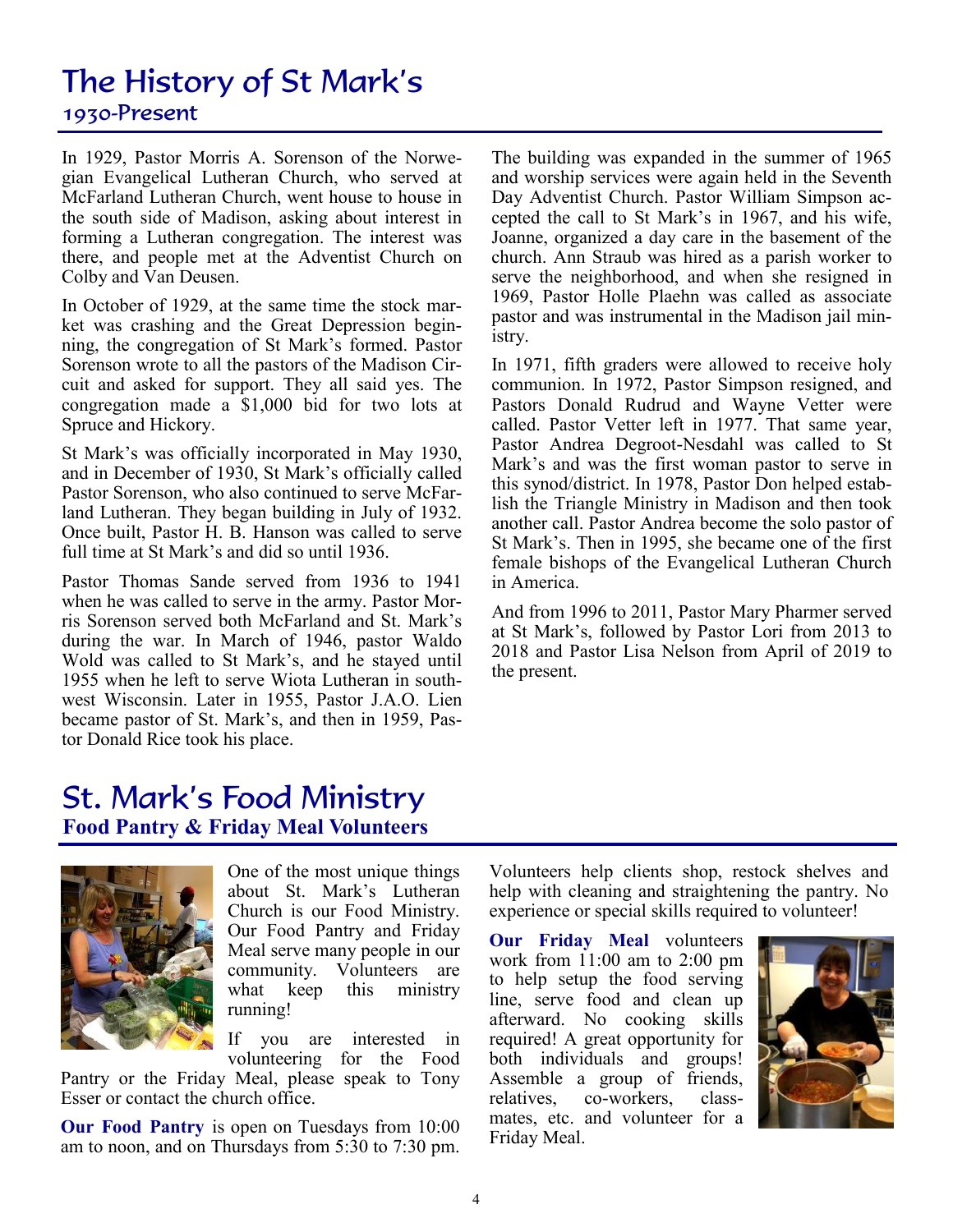### Synod Assembly Summary **May 4 & 5, 2019 Alliant Energy Center Exhibition Hall, Madison**

#### **Our Theme**

"Building Beloved Community: Strengthening Our Souls for Leadership"

**Keynote Speaker Ruth Haley Barton**, Founder & CEO of The Transforming Center Her keynote addressed the challenges of spiritual leadership in a high performance culture. We also took time to assess the states of our souls and explored crucial disciplines for forging and maintaining a connection between our souls and our leadership as we strive to build beloved community.

**Workshops & Other Activities** 18 Workshops spanned a variety of topics and Youth & Young Adults enjoyed a special lunch gathering with Bishop Thomas-Breitfeld and Judith Roberts, ELCA Director for Racial Justice Ministries.

#### **Offerings**

Designated for the Bishop's Discretionary Fund used to support Pastors & Deacons in times of Crisis/Special Need and Synod Ministries. \$4,529.68

**Blessings of the Backpacks** - 1,000 backpacks to feed children in the southcentral synod of Wisconsin were packed and distributed.

**GHM**—8 congregations participated, 3,209 rolled bandages, 123 newborn kits and 57 hospice kits were received and transported to GHM in St. Paul.

**Heart & Hands Award** Two congregations received this year's Heart and Hands award for building beloved community through creative partnering.

Advent Lutheran Church/Madison Christian Community for long-term partnering of two congregations for one spirit-led purpose

St. Peter's Lutheran—Loganville for partnering with local experts to meet a pressing community need through timely "Farm Stress & Suicide" Forums

# Assisting in Worship

We appreciate our worship assistants who greatly enhance our worship. You can participate by reading lessons, serving communion, offering prayers and



#### **Resolutions Passed**

- 1. Memorialize the 2019 Churchwide Assembly to adopt proposed social statement Faith, Sexism, and Justice: A Lutheran Call to Action
- 2. Every Congregation Should Support SCSW Diakonia Program
- 3. Memorial on Carbon Fee & Dividend
- 4. Faith In Society Forums for the 21st Century
- 5. Supporting Refugee Children
- 6. No Way to Treat a Child: Protecting the Human Rights of Palestinian Children
- 7. Immigration Reform and Refugee Resettlement

For the full resolutions, contact the synod office at 608/270-0201 or email Deacon Vicki Hanrahan, Assistant to the Bishop for Synodical Life at vickih@scsw-elca.org

#### **Elections**

Synod Council Treasurer - Bruce Hutler Female Clergy - Rev. Naomi Garber Lay Male - Eric Knueve Lay Female - Mary Nervig Youth - Emily Sullivan Consultation Committee Rev. Karen Hofstad Discipline Committee Rofe Nervig, David Nesestuen, Carolyn Butts, Rev. Ann Walsvik

### **Next Synod Assembly**

May 2 & 3, 2020 Kalahari Resort & Convention Center, Wisconsin Dells

# What Matters . . .

Stay connected to events and stories of faith in action in our synod! Email Synod Communicator & Event Manager, Deacon Vicki Hanrahan at vickih@scswelca.org to be added to "What Matters." Thank you for your partnership!

more. Please check out the opportunities and add your name to the sign up sheet on the office door!